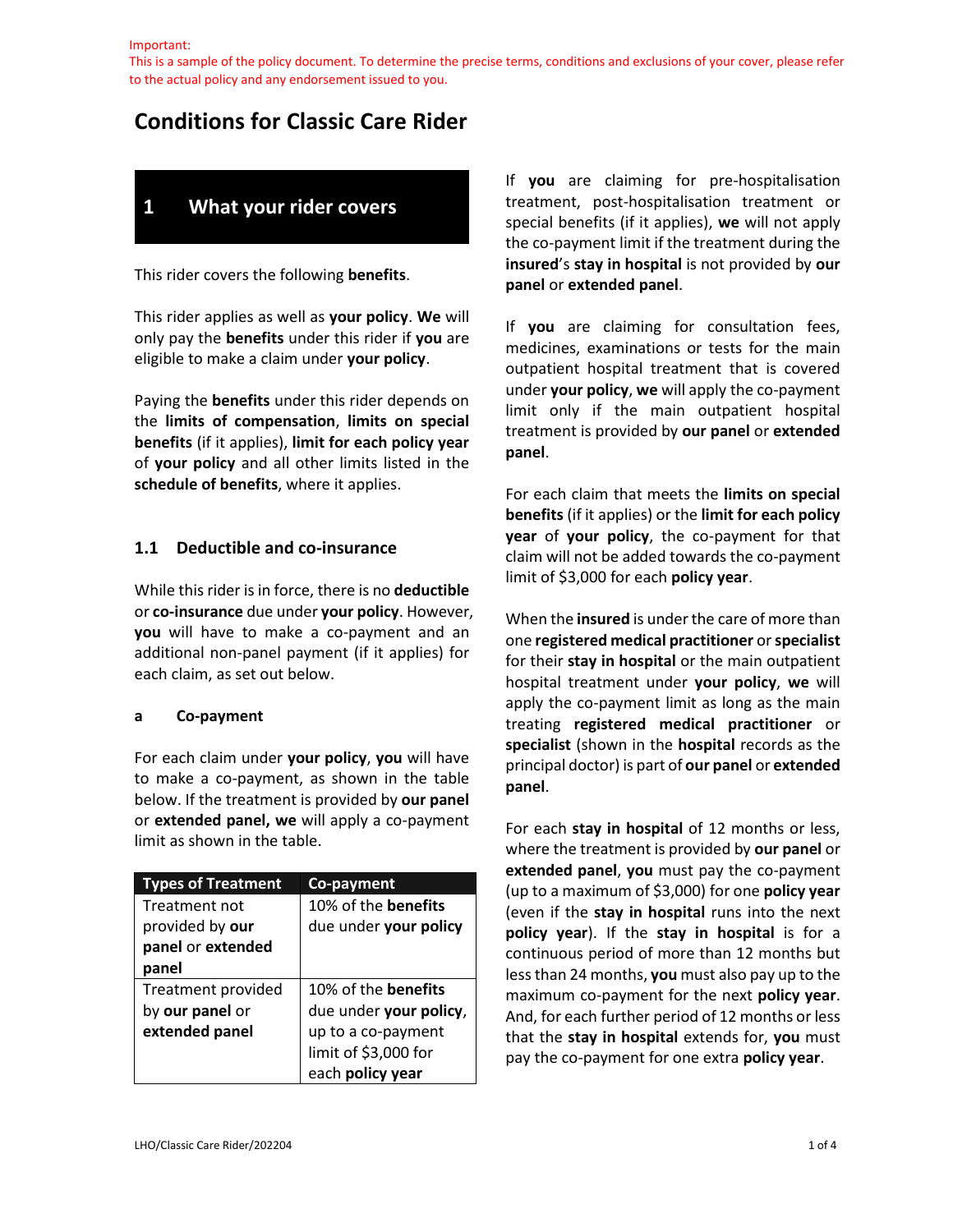#### **b Additional non-panel payment**

If the treatment during the **insured**'s **stay in hospital** is provided by a **registered medical practitioner** or **specialist** who is not from **our panel** or is from the **extended panel, you** will have to make an additional non-panel payment of up to \$2,000 in each **policy year** for **your** claims for inpatient hospital treatment, prehospitalisation treatment, post-hospitalisation treatment or special benefits (if it applies). **You**  must pay the co-payment followed by the additional non-panel payment. **We** will only pay the amount of **your** claim which is more than the total of the co-payment and the additional nonpanel payment.

When there is more than one treating **registered medical practitioner** or **specialist** for the **insured**'s **stay in hospital, we** will apply the additional non-panel payment as long as the main treating **registered medical practitioner** or **specialist** (shown in the **hospital** records as the principal doctor) is not from **our panel** or is from the **extended panel**.

For each **stay in hospital** of 12 months or less that is provided by a **registered medical practitioner** or **specialist** who is not from **our panel** or is from the **extended panel**, **you** must pay the additional non-panel payment of up to \$2,000 for one **policy year** (even if the **stay in hospital** runs into the next **policy year**). If the **stay in hospital** is for a continuous period of more than 12 months but less than 24 months, **you** must also pay the additional non-panel payment of up to \$2,000 for the next **policy year**. And, for each further period of 12 months or less that the **stay in hospital** extends for, **you** must pay the additional non-panel payment of up to \$2,000 for one extra **policy year.**

### **1.2 Extra-bed benefit**

If during the **insured**'s **stay in hospital** their parent or guardian stays and shares the same room, **we** will refund up to \$80 for each day the parent or guardian stays. This applies as long as the following conditions are met.

- The **insured** is a child aged 18 or younger during their **stay in hospital**.
- **We** will pay up to 10 days for each **stay in hospital.**
- If the **insured** is in **hospital** for only part of a day, **we** will pay half of this benefit for that day.

The co-payment under clause 1.1 (a) and additional non-panel payment under clause 1.1 (b) of this rider does not apply to any claim for this benefit.

# **2 Our responsibilities to you**

**Our** responsibilities to **you** are only for the cover and period shown in this endorsement or **renewal certificate** (as the case may be) and depend on the terms, conditions and limits of this rider.

# **2.1 Co-payment and additional nonpanel payment**

**You** must make the co-payment and additional non-panel payment (if it applies) before **we** pay any benefit. **We** will only pay the amount of **your** claim which is more than the co-payment and additional non-panel payment.

**We** will apply the co-payment followed by the additional non-panel payment (if it applies).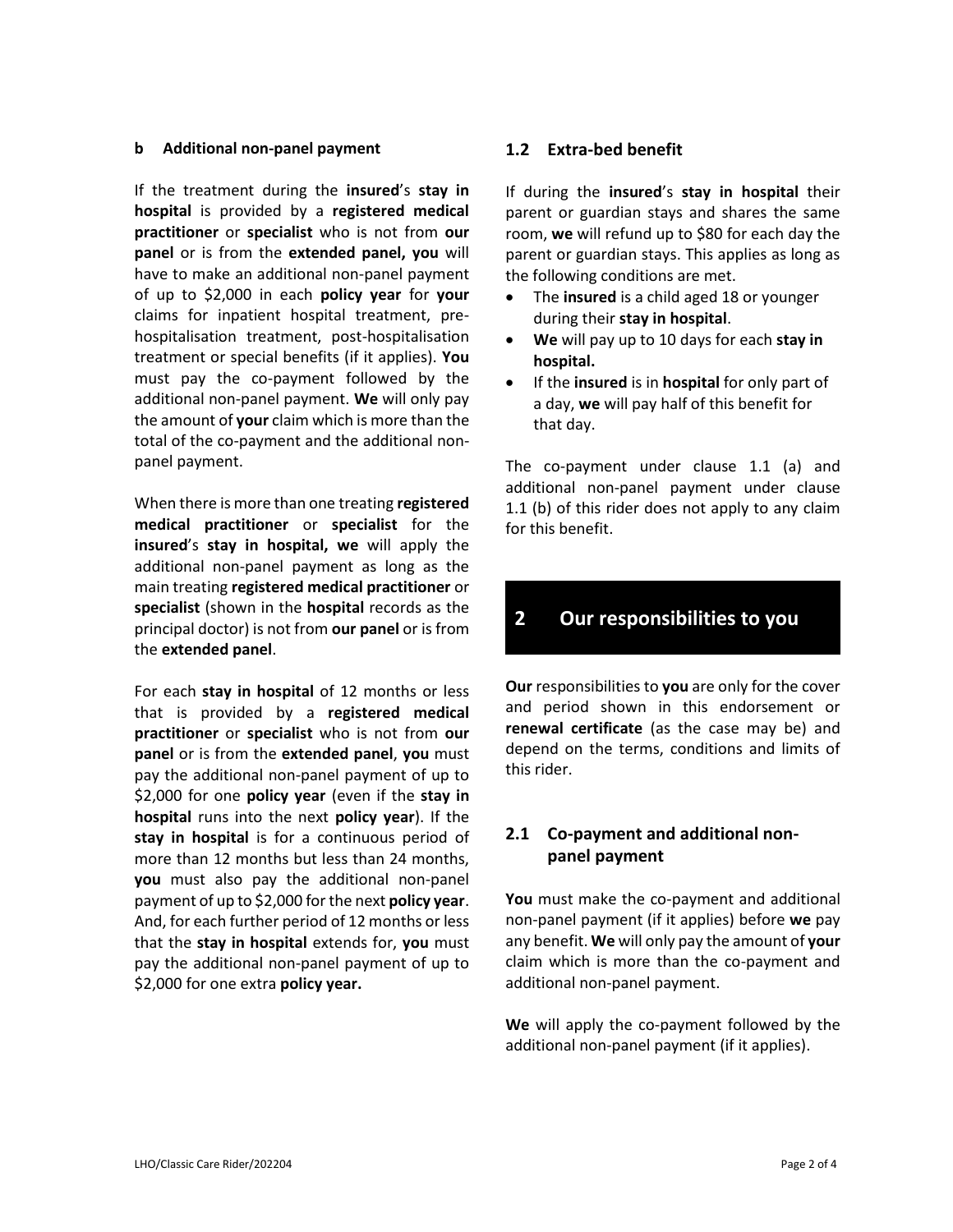# **3 Your responsibilities**

### **3.1 Premium**

The **premium you** have to pay us for this rider so that **you** can receive the **benefits** in clause 1 is set out above. If **you** add this rider to **your policy** during a **policy year**, the **premium** for this rider for that **policy year** will be pro-rated. **You** must pay the **premium** for this rider every year.

**We** give **you** 60 days' grace from the **renewal date** of this rider to pay the **premium** for this rider. During this **period of grace**, this rider will stay in force. **You** must first pay any outstanding **premium** for this rider, **premium** for **your policy** or amounts **you** owe **us** before **we** pay any claim under this rider.

If **you** still have not paid the **premium** for this rider after the **period of grace**, this rider will be cancelled. This cancellation will apply from the **renewal date** of this rider.

**You** are responsible for making sure that the **premium** for this rider is paid up to date.

## **3.2 Refunding the premium when this rider ends**

**We** will refund the unused pro-rated portion of the **premium** for this rider to **you** in cash when this rider ends.

#### **3.3 Change in premium**

The **premium** for this rider can change. If **we**  change the **premium** for this rider, **we** will write to **you** at **your** last-known address, at least 30 days before the change is to take place, to tell **you** what **your** new **premium** for this rider is. **We** will change the **premium** for this rider only if the change applies to all policies within the same class.

# **4 What you need to be aware of**

#### **4.1 Cancelling this rider**

**You** may cancel this rider by giving **us** at least 30 days' notice in writing. **We** will tell **you** the date it will end. Cancelling this rider will not affect the validity of **your policy**.

## **4.2 Ending this rider**

If **your policy** is cancelled, ends, or has lapsed for any reason, this rider will automatically end immediately even if the **period of grace** has not come to an end.

#### **4.3 Reinstating this rider**

If this rider is cancelled because **you** have not paid the **premiums**, **you** may apply to reinstate this rider.

**You** can do this if **we** agree and **you** meet all of the following conditions.

- **a You** must pay all **premiums** for this rider **you** owe before **we** will reinstate this rider.
- **b We** will not pay for any expenses which happen between the date this rider ends and the date immediately before the **reinstatement date** of this rider.
- **c** If there is any change in the **insured**'s medical or physical condition, **we** may add exclusions or charge an extra **premium** for this rider from the **reinstatement date**.

To avoid doubt, if **we** accept any **premium** for this rider after this rider has ended, it does not mean **we** create any liability for **us** in terms of